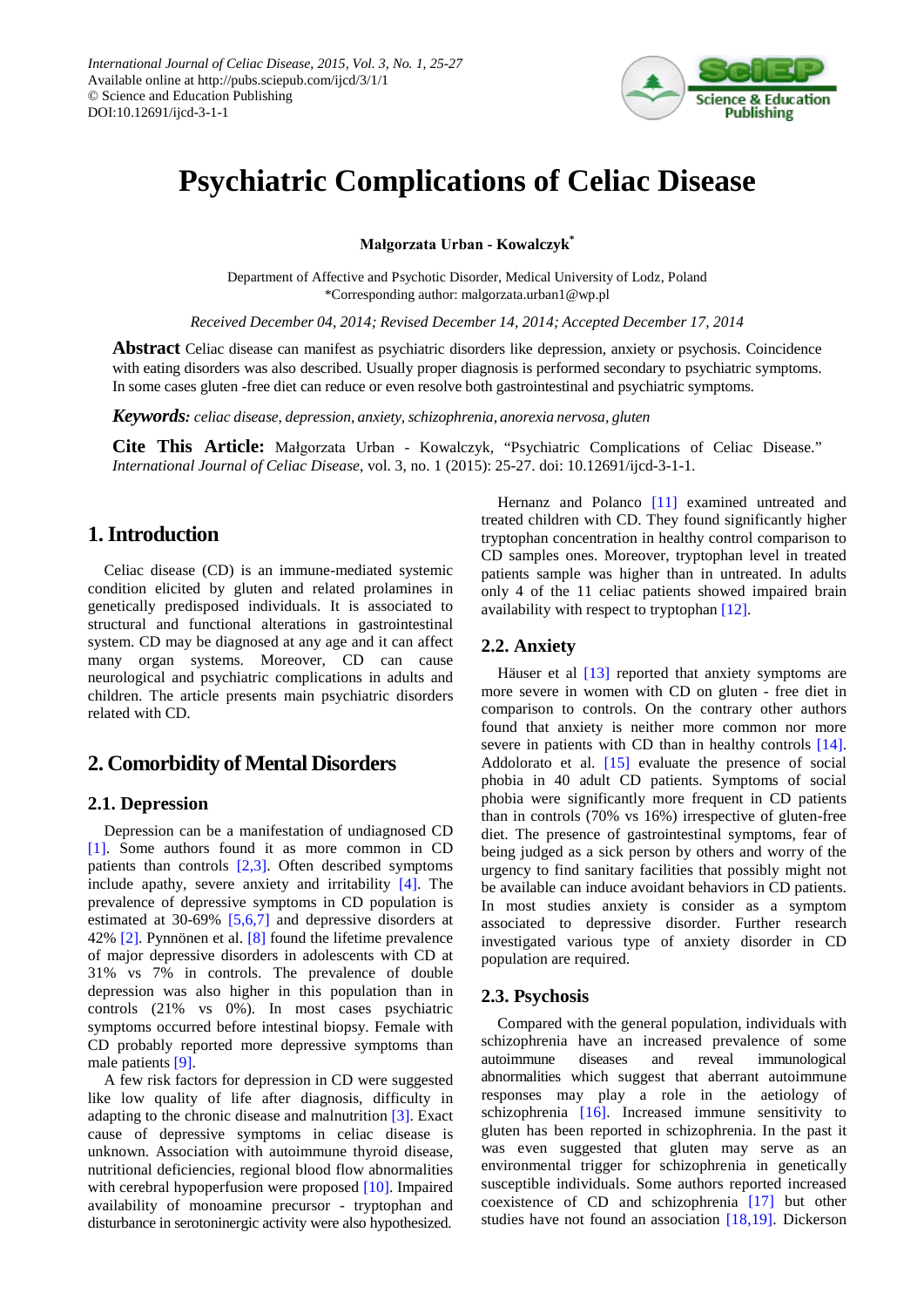et al[.\[20\]](#page-2-16) examined large samples of patient with recentonset psychosis and with multi-episode schizophrenia and reported increased levels of IgG and IgA antibodies to gliadin compared to control subjects. Schizophrenic patients in both samples did not have increased levels of IgG antibodies to deamidated gliadin or IgA antibodies to tissue transglutaminase, which are found in most individuals with CD. Authors concluded that patients with schizophrenia recognize epitopes on gliadin molecules but that the antigenic epitopes recognized differ from those recognized by individuals with CD [\[21\].](#page-2-17) Moreover they usually do not present clinical gastrointestinal symptoms characteristic for CD. Schizophrenia and CD share some immune abnormalities like increase levels of interleukin (IL-6, IL-8), interferon-γ or monocytes ratio [\[22\].](#page-2-18) It can suggest that these both disorders may be heterogeneous presentation of a similar cause.

There is a very small piece of information about CD and bipolar disorder. Dickerson et al. [\[23\]](#page-2-19) investigated patient with this diagnosis with mild psychiatric symptoms severity. They found increased levels of IgG antibodies to gliadin and also increased levels of antibodies to deamidated gliadin compared with controls. The levels of IgA antigliadin antibodies and antibodies to tissue transglutaminase did not differ significantly between groups. In the next study the authors have assessed levels of antibodies in individuals with severe manic episode and have compared them to antibody levels at a 6-month follow up [\[24\].](#page-2-20) The results have indicated that patients with mania have increased levels of IgG antibodies to gliadin as compared to healthy controls. In 6 month follow-up, the levels of IgG antibodies in the manic patients were not statistically different from those in the control group. It can be concluded that levels of immune activation as measured by IgG antibodies to gliadin are lower after acute manic episode than in individuals with bipolar disorder in stable mental state.

#### **2.4. Anorexia Nervosa**

There is barely any information referring to role of the gastrointestinal system in mimicking or induced eating disorders. Coincidences of CD and eating disorders were described mainly in few case reports [\[25,26,27\].](#page-2-21) In majority of them the diagnosis of CD was performed after psychiatric diagnosis. Described cases showed that symptoms of these two disorders can overlap. Moreover their coincidence may results in different outcome [\[27\].](#page-2-22) Yucel et al. [\[26\]](#page-2-23) described patient with atypical eating disorder and next CD diagnosis who achieved improvement in both conditions after implementation of proper treatment. In one of presented cases anorexia symptoms were interpreted as misdiagnosis because after confirmation of CD and introduction of dietary treatment all symptoms resolved [\[27\].](#page-2-22)

The results of one study  $[28]$  indicate that adult patients with untreated CD have increased frequency of altered eating behavior in comparison to healthy controls. Nevertheless, CD do not appear to be overrepresented in patients with anorexia nervosa - Basso et al. [\[29\]](#page-2-25) assessed it prevalence at 0.6%. Therefore the screening for CD is recommended in AN patients in which the symptoms, such as digestive complaints, are only partially responding to psychiatric interventions.

The relationship between CD and eating disorders is unclear but the presence of CD symptoms may confuse the clinical manifestation of both disorders and hamper the diagnosis and treatment.

### **2.5. Gluten - Free Diet in Treatment of Psychiatric Symptoms in CD**

Gluten withdrawal is a basic condition for effective treatment of CD but it is controversial if gluten-free diet in fact improves psychiatric symptoms in CD patients. Pynnönen et al [\[30\]](#page-2-26) reported improvement in psychiatric symptoms after starting a gluten-free diet. It was associated with decrease in CD activity. In other study improvement in anxiety only but not in depressive symptoms during gluten-free diet was observed [\[7\].](#page-2-27) Moreover, no association between depressive symptoms and duration of gluten-free diet was found. Ciacci et al. [\[6\]](#page-2-28) also reported no correlation between depression and CD duration or dietary compliance. The results of metaanalysis of Smith and Gerdes [\[14\]](#page-2-11) indicated that glutenfree diet was often unable to ameliorate depressive symptoms in adults with CD.

The efficacy of gluten-free diet in schizophrenia was also analyzed in some reports but the majority of them was performed before 1990 and referred to small samples of patients. The results were contradictory - some authors described significant improvement in mental state and some reported no improvement in symptoms or functioning [\[31,32,33,34\].](#page-2-29) DeSantis et al. [\[35\]](#page-2-30) described a schizophrenic patient with severe diarrhea and weight loss. Introduction of gluten-free diet results rapid improvement in somatic and psychiatric symptoms. SPECT scans taken before and after treatment showed a remarkable resolution of decreased frontal cortical blood flow, which is associated with schizophrenia, after initiation of the diet. In several years follow-up she is in remission of psychotic symptoms. This case indicated that schizophrenia-like symptoms can be psychiatric manifestation of CD.

Similar to other mental disorders there is no univocal opinion of gluten-free diet benefits in patients with eating disorders. Gluten withdrawal improves the intestinal absorption and may induced weight gain. Contradictory it was observed that weight gain during gluten-free diet was associated to increase fear of weight gain and exacerbation of eating disorders [\[27\].](#page-2-22)

# **3.Conclusions**

In some cases of CD no evident gastrointestinal symptoms are observed. Even in symptomatic course of the disease usually there is a long time interval between first clinical signs and clarifying the diagnosis. That is why many patients with prior psychiatric diagnosis have undetected chronic bowel inflammation. Since undiagnosed CD predisposes to mental disorders, great attention should be maintained to exclude this condition in psychiatric patients.

## **Statement of Competing Interests**

None to declare.